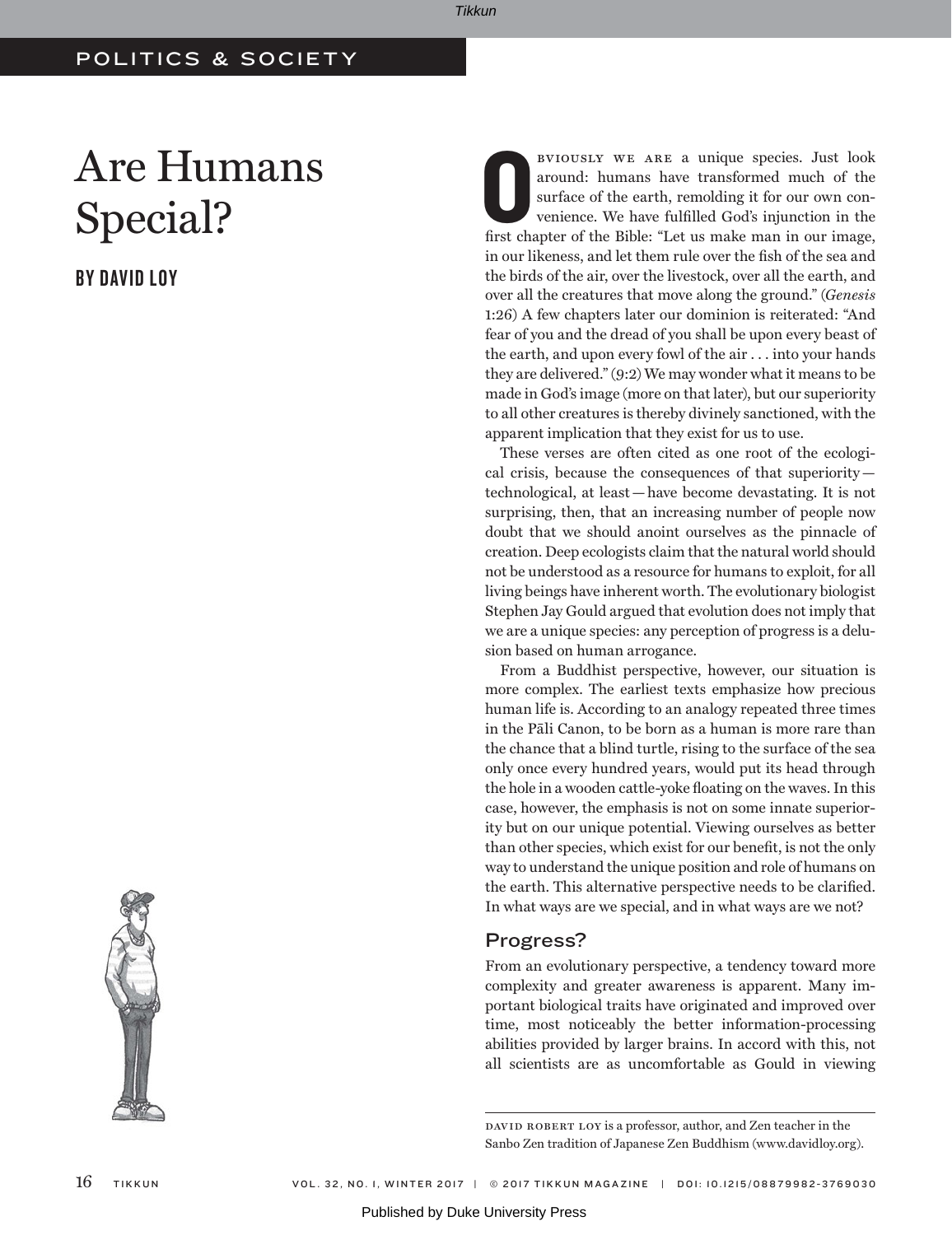evolution as progressive. The renowned biologist E. O. Wilson, for example, claims that progress "is a property of the evolution of life as a whole by almost any conceivable intuitive standard, including the acquisition of goals and intentions in the behavior of animals. It makes little sense to judge it irrelevant."

But can progression be understood in a way that does not fall into the hubris that worried Gould?

Here I think we can benefit from Buddhist teachings about the "two truths," which distinguish the highest (absolute) truth from conventional (relative) truth. From the ultimate perspective there is no such thing as progress, because no matter how simple or complex phenomena (forms, things, etc.) may be, they remain "empty" (*shunya*) of any self-existence. Everything is interdependent, a process arising and passing away according to conditions. In cosmological terms, our self-organizing universe ceaselessly generates new forms, and all of them are equivalent insofar as they are impermanent products of the same cosmic creativity. There is no progress or decline because, in terms of that generative process, there is no gain or loss. There is no more value to a rock or tree than to a chimpanzee or human, because better or worse does not apply here. Each of them simply is, not as a distinct thing, but as an "empty" manifestation. And from this perspective nothing is lost if civilization collapses or even if humanity becomes extinct. Other species will continue to evolve, because the universe will continue to generate forms.

Yet that perspective is not the only perspective. "Form is emptiness," declares the *Heart Sutra,* but also "emptiness is form." In terms of that relative dimension—focusing on the forms themselves—there is evolutionary progress: from unicellular to multicellular life, from reptilian to mammalian brains, from conscious primates to self-conscious human beings. And, according to traditional Buddhist teachings, only humans can awaken and become Buddhas. That is why it is so important not to waste our precious human birth.

#### Creatures that Create

In this way the "two truths" doctrine of Buddhism can help to answer the question of whether human beings are special in some way (which does not necessarily mean that we have dominion over the rest of creation) or are no more special than any other species (as Gould and many others believe). Both perspectives are valid. In one way, we are creatures just like every other creature and of no more value. Nevertheless, there is something that distinguishes human beings, as Buddhism also emphasizes. One characteristic of that distinctiveness is that we are creatures that know we are creatures; moreover, we are creatures that create, and know that we create. If the universe is not a thing but an ongoing creative process, we have become its epicenters, in a way that none of its other forms are (so far as we know). With us, new types of creativity and flourishing become possible.

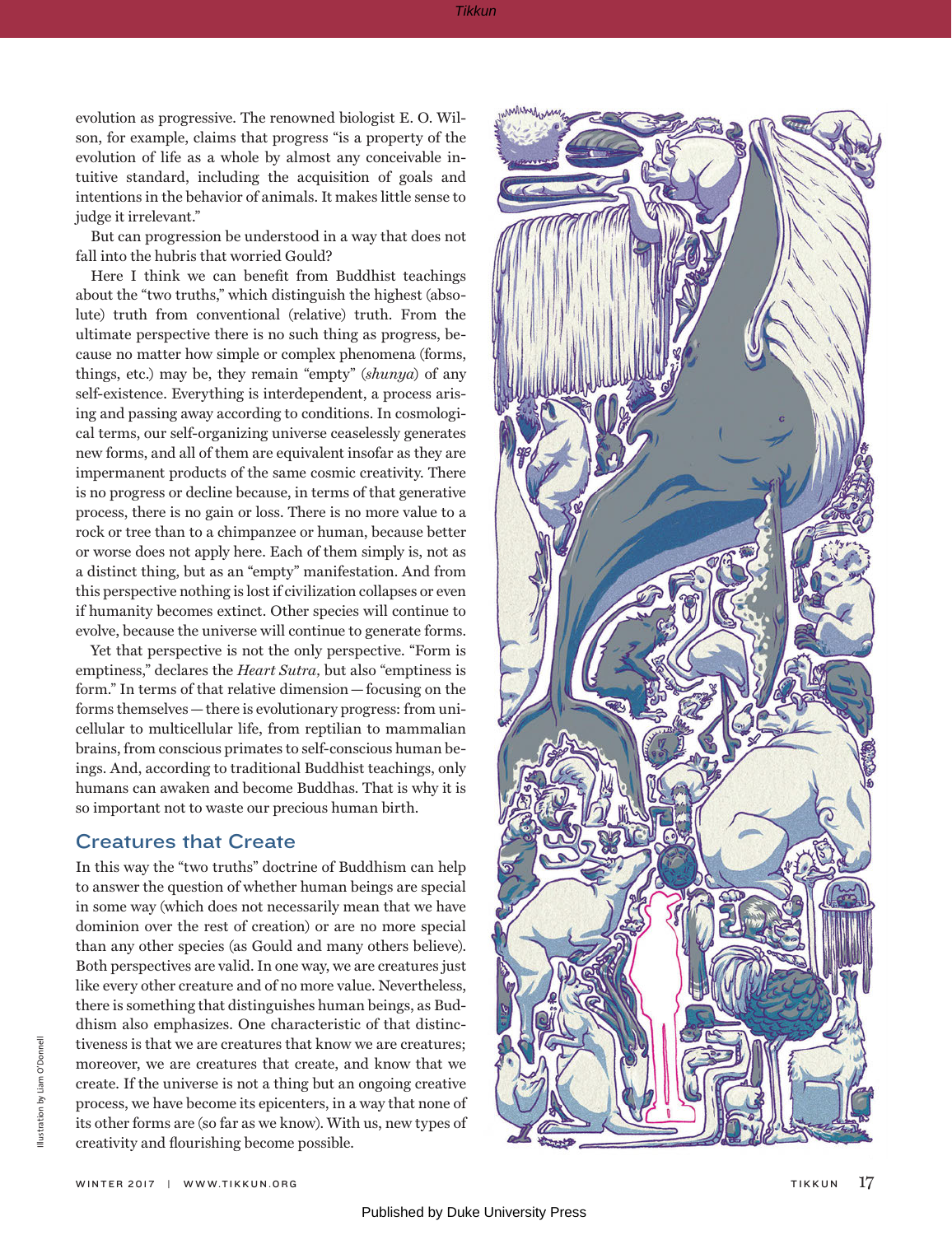Many species create. African termites construct complex mounds more than thirty feet high that include nursery chambers and fungal gardens. Unlike such instinctive behaviors, however, humans create something immeasurably more complex and interesting: culture, which in turn re-creates us and conditions the further possibilities we can envision and realize. If we don't assume the usual distinction between biological and cultural evolution, we can see civilization as a continuation of the same generative process. Our supersized neocortex and opposable thumbs enable us to be co-creators. If "God" is another, more familiar term for the intrinsic creativity of our ever-transforming cosmos, is this what it means to be "made in the image of God"?

We transform eating into growing food, cooking, and dining; procreation into romance, weddings, honeymoons, marriage, and family life (and divorce); communicative grunts into literature, philosophy, and other types of storytelling. We create new "species" that could never evolve without us: hand axes and knives, houses and schools, temples and cathedrals, string quartets and jazz quartets, economic systems and political institutions. In this fashion the universe becomes endlessly richer in ever-ramifying possibilities. Humans are not just one more manifestation of this process: we have become a unique and important contributor to its incessant creativity.

Modernity has brought about an explosion of ingenuity incomparably more sophisticated than anything that existed previously. Today, innovation of all sorts has become an everaccelerating feedback loop, as scientific discovery and technological achievements enable fresh ones. Thanks to new communications media, only one person needs to discover something important; within a few days most people who follow the news can know about it, and within a few years it can be utilized around the world.

We have become so accustomed to this process that we now take it for granted, yet it is one of the most extraordinary features of contemporary life. And, although I am as concerned as anyone to decry the institutionalized greed that motivates and exploits so much economic activity today, capitalism, with its encouragement of the entrepreneurial spirit, has played an essential role in promoting that creativity, and continues to do so.

#### Meaning

There is another implication to be highlighted: the most important thing that humans create is meaning. Steven Weinberg, a Nobel laureate in physics, famously claimed that "The more the universe seems comprehensible, the more it also seems pointless." But to examine the universe objectively and conclude that it is pointless misses the point. Who is comprehending that the universe is pointless? Someone separate from it, or someone who is an inextricable part of it? If cosmologists themselves are a manifestation of the same

universe that cosmologists study, with them the universe is comprehending itself. Does that change the universe? When we come to see the universe in a new way, it's the universe that is coming to see itself in a new way.

Weinberg's bleak scientific conclusion is very different from the traditional mythologies of perhaps all ancient civilizations. For them the world was objectively meaningful in the sense that humans are a part of a larger pattern and that we have an important role to play in maintaining that order. In ancient Egypt, rituals were necessary to keep the sky goddess Nut separated from the earth god Geb, or chaos would overwhelm the earth. Mesoamerican civilizations believed that human sacrifices were necessary to sustain the cosmos, the most famous example being the Aztec practice of cutting out the hearts of war victims as offerings to the sun god.

Few people still believe in such mythologies, fortunately, yet belief that the universe is ultimately pointless is problematic in a different fashion. From one perspective meaning is inescapable: it is built into our priorities. If my focus is "looking out for number one," the meaning of my life becomes the promotion of my own best interests. If my own well-being cannot really be separated from the well-being of others, then that basic orientation may be based on a delusion; and if that delusion is widespread, the meaning built into the functioning of a whole society can be self-stultifying and even self-destructive. Such a motivation may nonetheless seem appropriate if the universe is pointless and our species is nothing more than an evolutionary accident. But if we are a way that the generative cosmos becomes self-aware, there are more interesting possibilities.

One uniquely human characteristic, emphasized by Buddhism, is that we can develop the ability to "dis-identify" from anything and everything, letting go not only of the individual sense of separate self but also of collective selves: dissociating from dualisms such as patriarchy, nationalism, racism, even species-ism ("we're human, not lower animals"). Meditation develops such nonattachment, yet the point of such letting-go is not to dissociate from everything but to realize our nonduality with everything.

That human beings are the only species (so far as we know) that can *know* it is a manifestation of the entire cosmos opens up a possibility that may need to be embraced if we are to survive the crises that now confront us. Instead of continuing to exploit the earth's ecosystems for our own supposed benefit, we can choose to work for the well-being of the whole. That we are not separate from the rest of the biosphere makes the whole earth our body, in effect, which implies not only a special understanding but also a special role in response to that realization. As the *Metta Sutta* declares: "Let one's thoughts of boundless love pervade the whole world—above, below, and across—without any obstruction, without any hatred, without any enmity."